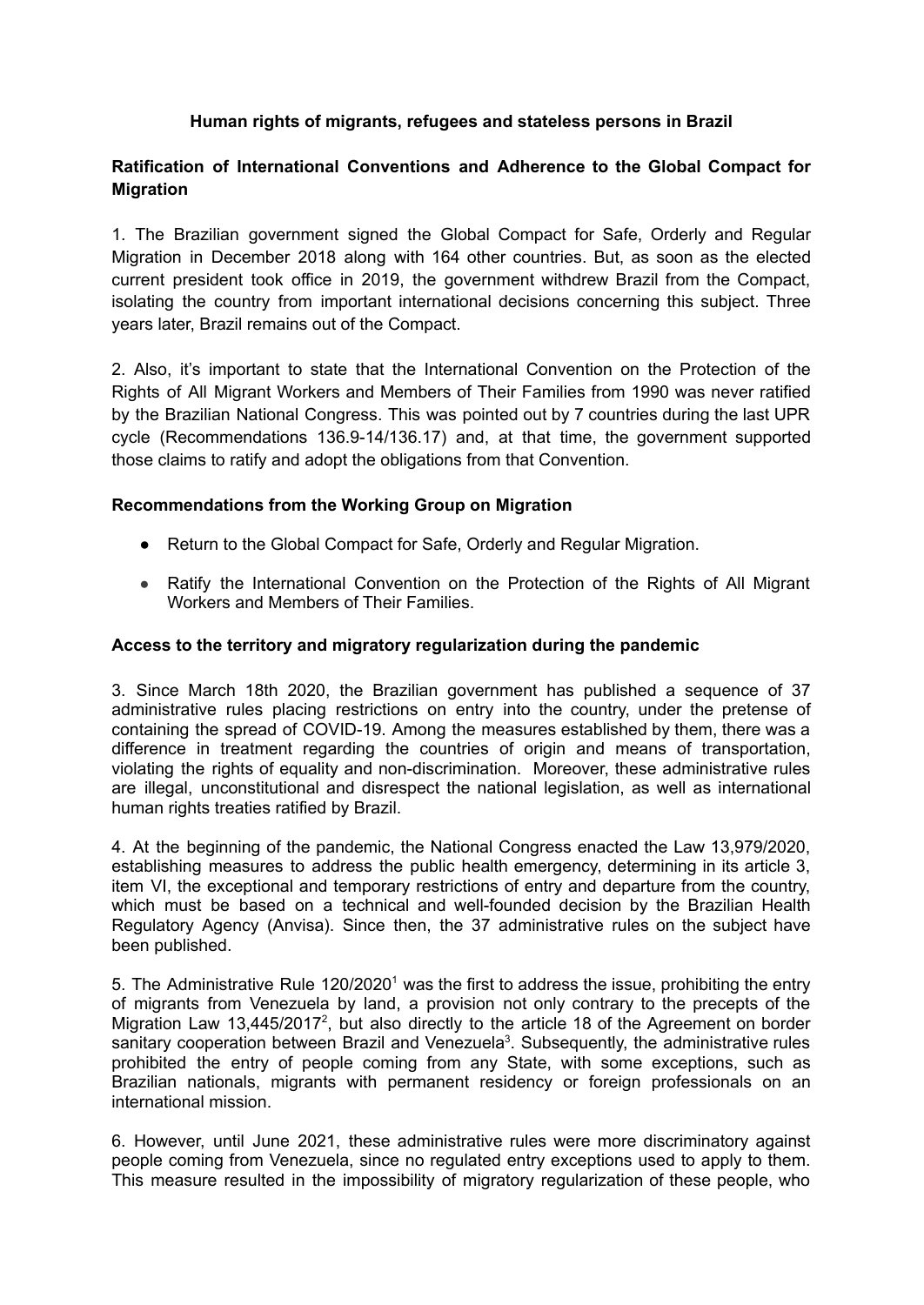were subjected to immediate deportations and repatriations. Those who remained in Brazil faced extreme vulnerability, without access to social rights, including the shelter and interiorization services of Operation Welcome.

7. Although the government has later authorized the reception and regularization of Venezuelan migrants and refugees, through Administrative Rule 655/2021 4 , in practice there were some limitations for their entry by land for some months<sup>5</sup>, encouraging them to seek alternative and dangerous paths. Also, this situation created a repressed demand for migratory regularization and, although this scenario has already improved there, until the end of last year there was a queue of about 4 thousand people seeking regularization in Pacaraima/Roraima, which impacted the increase in Venezuelans living on the streets<sup>6</sup>.

8. In addition, the discriminatory treatment was extended to migrants coming by land and sea, considering that entry restrictions applied only to them, while those who entered by air had alternatives, such as undergoing a COVID-19 test. In fact, the pandemic was used only as an excuse, because air borders were opened before all others for tourists in June 2020 and there was the exclusive opening of the land border with Paraguay, in October 2020, while all others remained closed, proving that the Government was guided by economic interests rather than by sanitary reasons.

9. Finally, the latest administrative rule published in January 2022<sup>7</sup>, based on a preliminary decision of the Supreme Court, determined the opening of all borders, but the entry into the country is conditioned on the presentation of proof of vaccination against COVID-19. However, the criteria for defining exceptions for people coming from countries facing humanitarian crises or that have low vaccination coverage are still vague and unclear, generating legal uncertainty and opening space for the arbitrariness of border agents and airlines. In addition, the solution to define whether a situation fits into humanitarian exceptions is very bureaucratic, since a case not regulated by the Administrative Rule 666/2021 must be sent to the Civil House of the Presidency of the Republic for analysis, which must consult several agencies and ministries, compromising the necessary speed to deal with people in need of humanitarian aid.

10. Administrative Rule 666/2021 also provides for the possibility of migratory regularization of those who entered irregularly during the pandemic. However, due to the restrictions imposed by the administrative rules for almost two years, the requests for migratory regularization are taking a long time to be analyzed, aggravating the vulnerability of undocummented migrants.

11. Last but not least, we emphasize that the 37 administrative rules above mentioned violate International Conventions, the Federal Constitution, the Migration and Refugee Law, as well as the Pandemic Law n. 13,979/2020, infringing on the fundamental rights to a full defense, adversarial proceedings and due legal process, as well as the principle of *non-refoulement,* since all of them determined immediate deportation or repatriotin as a consequence of non-compliance, including the administrative rule currently in force. Another illegal and disproportionate sanction provided for in the administrative rules, including the current one, is the suspension of asylum requests, which violates the right to immediate access to the asylum application procedure, putting the life and liberty of asylum seekers at risk. Furthermore, they establish civil, administrative and criminal liability as sanctions, and, consequently, fines up to R\$ 10.000 (approximately US\$ 2.000) are being imposed for irregular stay in the country. However, it should be noted that no arrests for migratory reasons were identified during this period.

12. In this regard, some examples of the disastrous impacts of these measures may be highlighted: In August 2020, there was a mass deportation of dozens of people, including children, that took place on the border between the state of Acre and Peru, which left them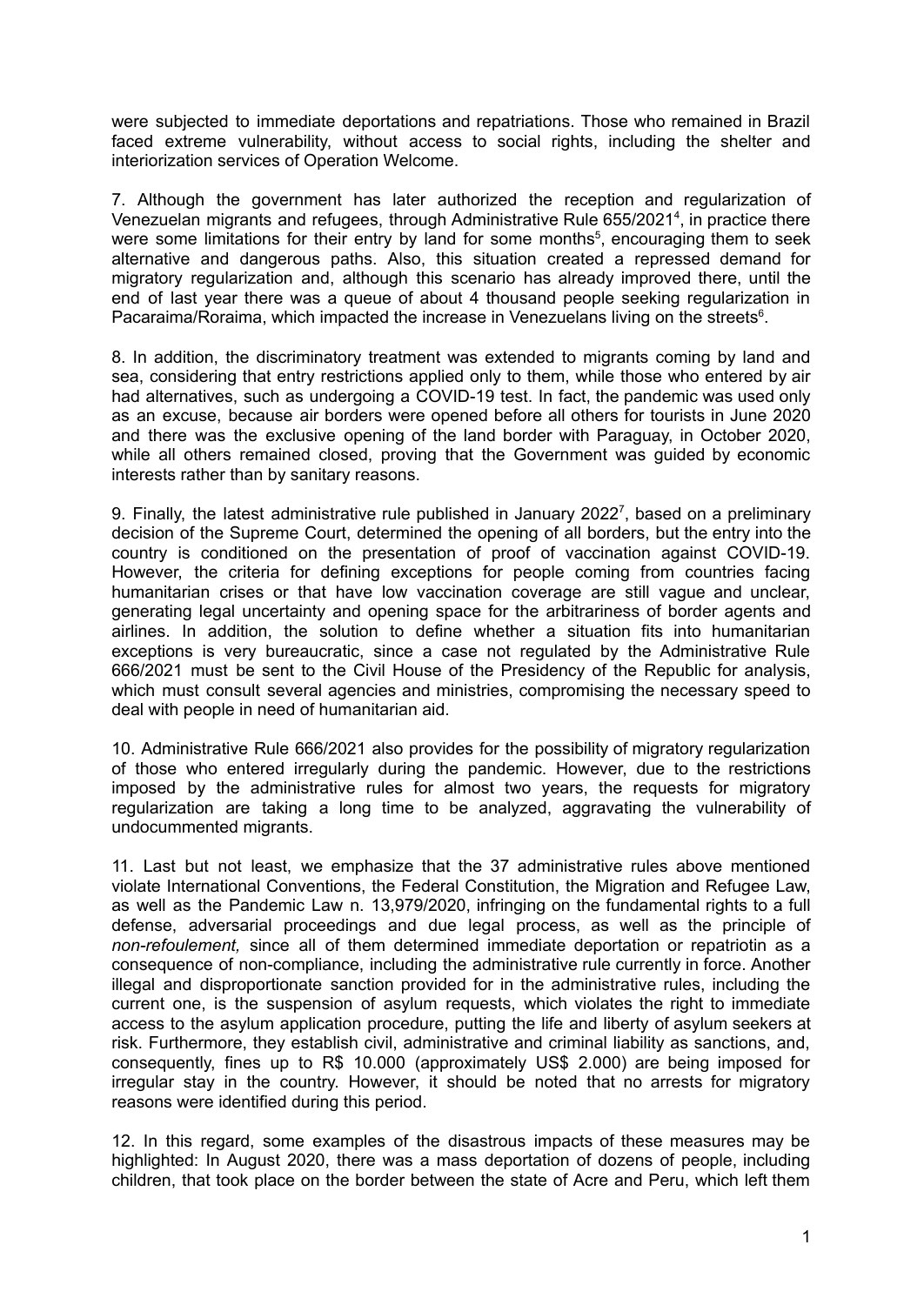on a bridge for days, without food, water, hygiene, or shelter, as they could not return to Peru either<sup>8</sup>. In January 2021, more than 50 Venezuelan indigenous people, among them 32 children, experienced threats of mass deportation. Thanks to a lawsuit filed by the Public Defender's Office, that did not happen<sup>9</sup>. In March 2021, in Pacaraima/Roraima, a shelter run by a nun, called Casa São José, was invaded by police forces. The nun was coercively taken to the police station. Only undocumented Venezuelan women, pregnant women and children lived at the place. They would have been deported had it not been for the quick action of the Public Defender's Office and civil society organizations<sup>10</sup>.

13. Therefore, the interministerial administrative rules created a series of discriminations against vulnerable people who entered Brazil by land in search of protection, having their rights denied and being subjected to illegal and unconventional measures. Despite the revision of some provisions, the impact of the administrative rules will be felt for a long time, whether in the deficit of Federal Police regularization services, as well as in the migrants' difficulty in accessing rights and protection, putting in check the human right to migrate.

## **Recommendations from the Working Group on Migration**

- **●** Remove illegal sanctions, especially immediate deportations and repatriations and the suspension of asylum requests, from administrative rules published by the government and do not edit new one with these provisions.
- **●** In other situations of public calamity, adopt alternative health and sanitary measures, instead of closing borders.

## **Visa policies**

14. The guarantee of family reunion is one of the principles that guides Brazilian migration policy, present in article 3, VIII of the Brazilian Migration Law (Law 13,445/2017). Visas are granted by Brazilian consular representations in other countries, upon the presentation of the necessary documents and in accordance with the administrative rules and regulations in force.

15. Although the visa consists of a document that grants its holder the expectation of entry into the national territory, as provided for in article 6 of the Migration Law, the processes for issuing a family reunion visa have presented characteristics that are contrary to the principles and guidelines of the migration legislation and public administration.

16. Civil society organizations working to defend the rights of migrants and refugees have identified extreme delays in visa procedures, in addition to the lack of transparency and communication with visa applicants.

17. Some Brazilian consular offices in countries such as Pakistan, Bangladesh, the Democratic Republic of Congo and Syria show an excessive delay in analyzing visa applications. Regarding the Brazilian consular office in Pakistan, visa applicants have been informed that the issuance of visitor visas has been suspended, due to the high demand regarding the situation in Afghanistan.

18. In addition, several visa applicants were asked to present documents not required in the migration legislation, making the process more difficult and rigorous, often preventing the access to family reunion.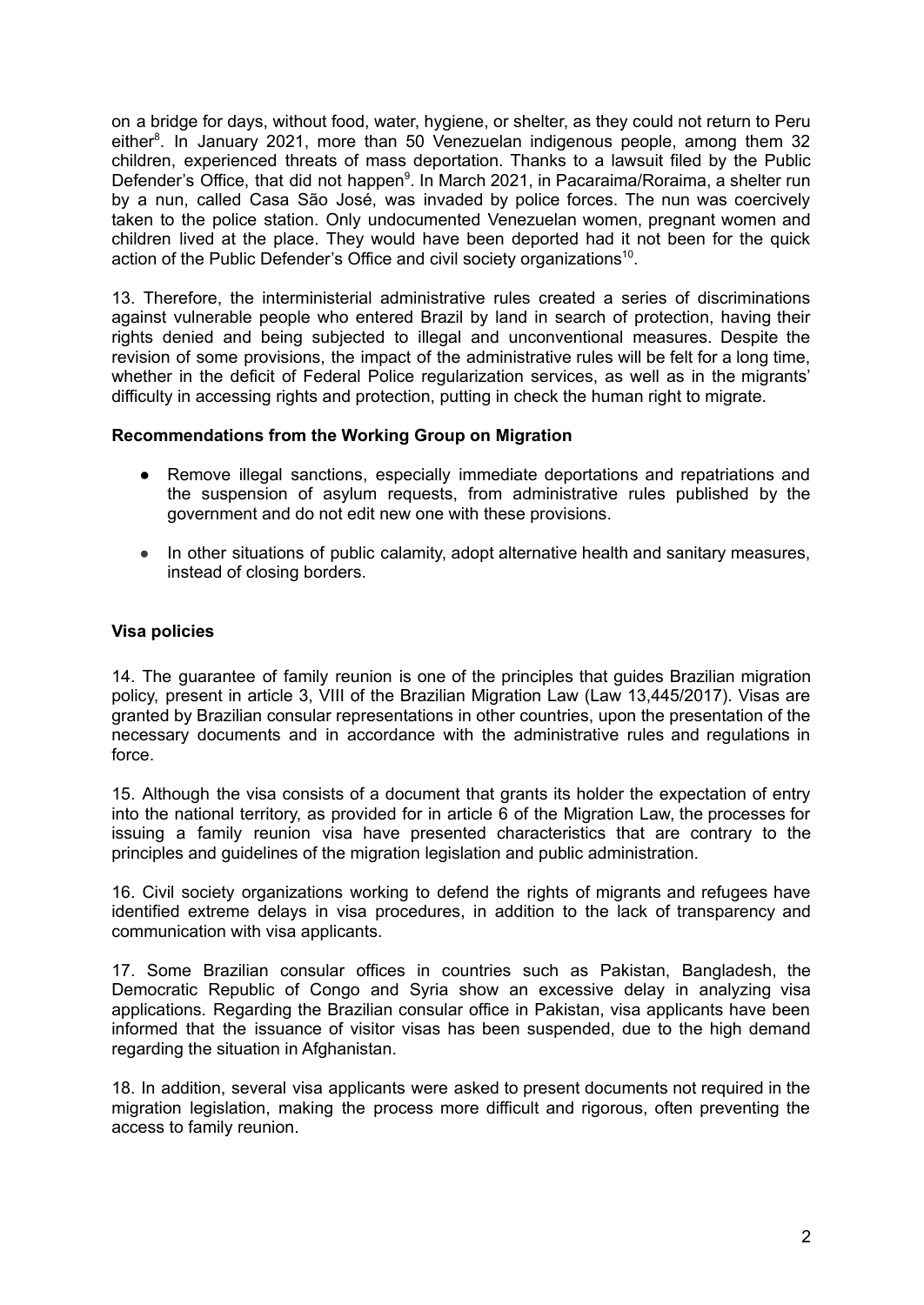19. In situations of refusal of legally prescribed documents and denial of the visa application, there is no express formal justification from the consular authorities. The lack of information and transparency of the administrative process is frequent when it comes to family reunion visa application, leaving many people without prospects to join their family members in Brazil.

20. In this context, a serious situation is the denial of visas for children and adolescents who intend to meet with their parents in Brazil. Many of them are in the country of origin separated from their parents or other family members, often being unaccompanied. This is a recurring practice and there is no express justification for the denial, even when all the requirements and formalities are fulfilled. This exacerbates a situation of vulnerability of children and adolescents and, given the lack of information on how to proceed to obtain a visa, the right to family reunion has become unfeasible in practice.

21. Regarding humanitarian visas, there are also a lot of irregularities. The Brazilian consular authority in Pakistan has already informed humanitarian visa applicants, coming from Afghanistan, that the scheduling of interviews has been suspended due to a high number of demands. This becomes particularly problematic when we are dealing with people who are displaced due to emergency situations and are often without any support. Some interviews were scheduled for ten months after the request. This wait further harms migrants who need authorization to stay in Pakistan, which often, due to the long delay, ends up expiring, leaving them in an irregular situation. Therefore, this delay affects the rights of many people who need consular assistance to guarantee the opportunity to rebuild their lives.

22. In September 2021, Brazilian embassies began to make inappropriate demands not provided for in the Administrative Rule 24/2021<sup>11</sup>, regarding the humanitarian reception of people affected by institutional instability, serious violation of human rights or international humanitarian Law in Afghanistan. The embassies required visa applicants to present evidence that they would be sponsored for at least six months by organizations or private entities that would afford their expenses, including health and dental insurance<sup>12</sup>. The Federal Public Defender's Office questioned the legality of these requirements and sent a petition to the Ministry of Foreign Affairs requesting the change of such criteria and more transparency in the visa process. Currently, these requirements are not being made anymore by the Brazilian consular authorities.

23. On the other hand, it should be noted that the Administrative Rule 28/2022 on humanitarian visas regarding the situation of the conflict in Ukraine differs from the one referring to the entry of people living in Afghanistan. The latter determines the granting of a humanitarian visa to afghan nationals, stateless persons and people affected by the crisis in the country, opening the possibility for people of different nationalities to be eligible for the visa. In the case of Ukraine, the administrative rule only refers to "Ukrainian nationals and stateless persons", ignoring the racism suffered by black and non-white migrants trying to leave Ukraine, that were barred from boarding the trains and crossing the borders<sup>13</sup>.

24. There are also many reports of the presence of intermediaries in Brazilian embassies in countries such as Pakistan, Haiti and the Democratic Republic of Congo. Most of the time, these intermediaries are not official representatives of consular authorities, but without their intermediation upon payment, visa applicants cannot access embassy services, due to the lack of available dates for scheduling interviews and technical obstacles such as malfunction of the website for accessing visa application procedures.

25. The Brazilian consular office in Haiti particularly presents excessive difficulties for visa applicants, both for family reunion and humanitarian reception. Since before the COVID-19 pandemic, there have been reports of difficulty in scheduling appointments and impossibility of accessing the embassy. Due to the new emergency situation, caused by the earthquake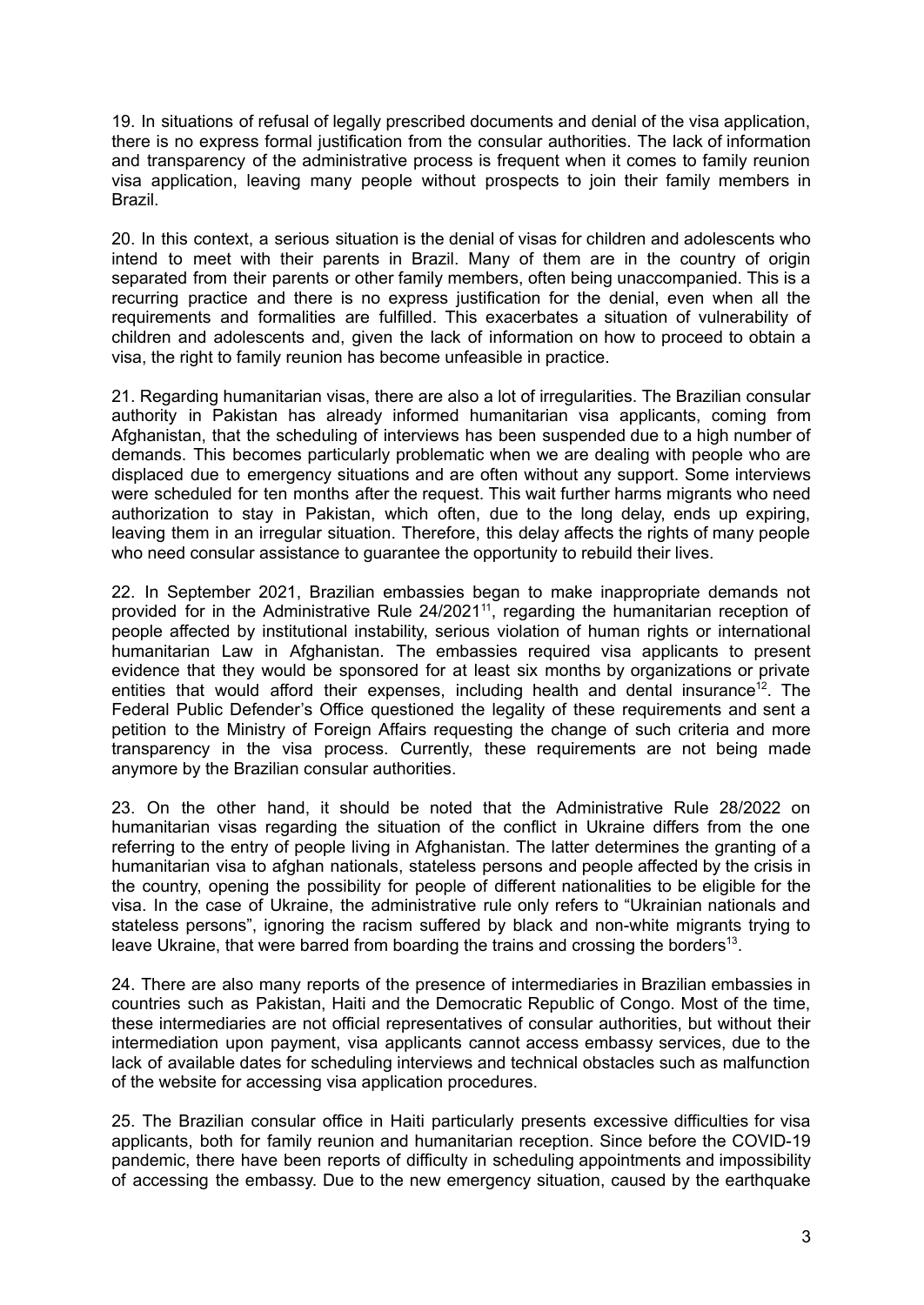that devastated the country in 2021, this delay on the part of the embassy becomes even more alarming, not to mention the high risks of devastation by cyclones<sup>14</sup>.

26. Faced with this situation that makes it impossible to enjoy a right guaranteed in Brazilian migration legislation, an association of Haitians residing in Rio Grande do Sul obtained a favorable decision in the Judiciary that authorizes the reunion of Haitian families without the need for a visa<sup>15</sup>.

27. Furthermore, we are extremely concerned that, until the present moment, the government has determined that it will only grant humanitarian visas to Haitians until April 2022<sup>16</sup>, even though these migrants need humanitarian assistance for a longer time.

## **Recommendations from the Working Group on Migration**

- Increase transparency at Brazilian consular representations and improve communication with humanitarian and family reunion visa applicants.
- Desbureaucratize visa application procedures, especially for humanitarian and family reunion purposes.
- Increase human resource capabilities and structure to assist people at Brazilian embassies and other consular representations.
- Increase the supervision of consular representations to prevent acts of corruption and exploitation.

#### **Resettlement**

28. In the last UPR cycle, Brazil accepted a recommendation regarding the expansion of resettlement services for newly arrived refugees, as well as the guarantee of a decent standard of living, through the establishment of a National Plan for Local Integration.

29. In Brazil, resettlement is legally based on articles 45 and 46 of the Brazilian Refugee Law (Law 9,474/1997) and consists of the transfer of refugees from a host State to another that has agreed to receive them, as well as ensuring them permanent settlement. Resettlement is a long-term solution, being the only one that involves the relocation of refugees from a host country to a third country.

30. However, the reception of resettled refugees by the Brazilian State is still very timid. The sixth edition of the "Refuge in numbers" report, prepared by the Observatory of International Migration (OBMigra), with the support of the National Committee for Refugees (Conare), the Ministry of Justice and Public Security and the University of Brasília (UnB), shows data regarding resettlement during the years from 2011 to 2019.

31. The publication shows that over the analyzed period, 231 refugees were resettled in Brazil. Between 2011 and 2013, Brazil gradually received more resettled refugees, 23 people in 2011, 39 in 2012 and 56 in 2013. Since then, there has been a drop in these numbers. In 2014, 45 people were resettled in Brazil, in 2015 only 11. There was a brief increase in 2016, with 31 resettled refugees in Brazil, but the following years had the worst statistics, with only 2 people being resettled in 2017 and none in 2018<sup>17</sup>.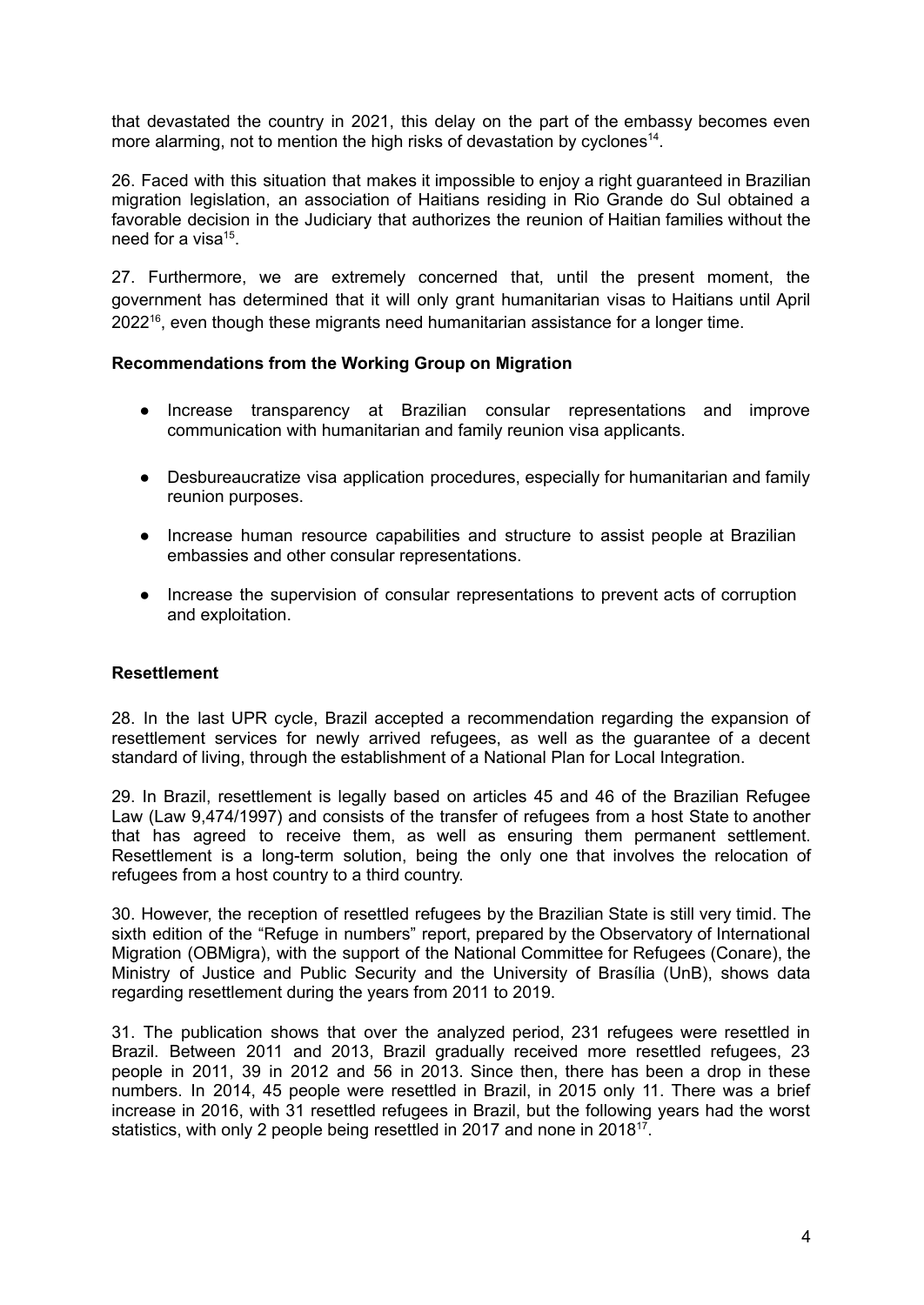32. In 2019, there was again an increase in the number of resettled people, 24 people in total, mainly from El Salvador and Honduras. The resettlement program was suspended in 2020 due to the pandemic.

33. Therefore, it is demonstrated that the resettlement program in Brazil is operating in a very incipient and intermittent way, but the country's capacity to receive resettled refugees goes far beyond the presented numbers. In this sense, it is possible to conclude that, contrary to what the recommendation accepted by Brazil indicated, there was no expansion of resettlement services for refugees. In fact, there has been a setback in the last decade.

34. Regarding the establishment of a National Plan for Local Integration, it is also not possible to say that the Brazilian State complied with the recommendation. Article 120 of the Migration Law (Law 13,445/2017) determines the institution of a National Policy on Migration, Refuge and Statelessness, whose purpose would be to coordinate and articulate sectoral actions implemented by the federal government in cooperation with the states, federal district and municipalities, including the participation of civil society organizations, international organizations and private entities. However, there was no progress towards the creation of this policy.

## **Recommendations from the Working Group on Migration**

- Retake resettlement services for newly arrived refugees from other countries.
- Increase negotiations with other countries to welcome more resettled refugees.
- Establish the National Policy on Migration, Refuge and Statelessness, pursuant article 120 of Law 13,445/2017, including organizations formed by migrants in its formulation and implementation.

## **Migratory regularization and access to rights**

## **Impacts on the impossibility of migratory regularization**

35. In 2017, Greece recommended that Brazil fully implemented the new Migration Law (Recommendation 136.245). Observing the migratory context for the year 2022, several obstacles to the realization of a fair and dignified reception of this population were found, among them: a) unfeasibility of migratory regularization; b) slow service by the Federal Police; c) exclusively digital services; d) denial of assistance from health and social care agencies; fe denial of assistance from notaries, banks and airline companies; g) denial of public assistance to the indigenous population; and h) lack of temporary shelters. Below, we report the challenges encountered in the aforementioned topics.

36. As mentioned before, the context of the pandemic motivated Brazil to adopt measures to prevent the spread of the Coronavirus, mainly the entry restriction of migrants and asylum seekers. However, migratory movements continued to occur through alternative routes, resulting in a significant number of migrants and asylum seekers without identification documents, since the measures adopted made it impossible for these people to regularize their migration status.

37. Besides, there is no possibility of migratory regularization for nationals of certain nationalities, as it is the case of Cuba and Nigeria, whose migratory flow is significant, or for migrants who would face a risk if they returned to their countries of origin, but they do not fit into the categories that define refugees.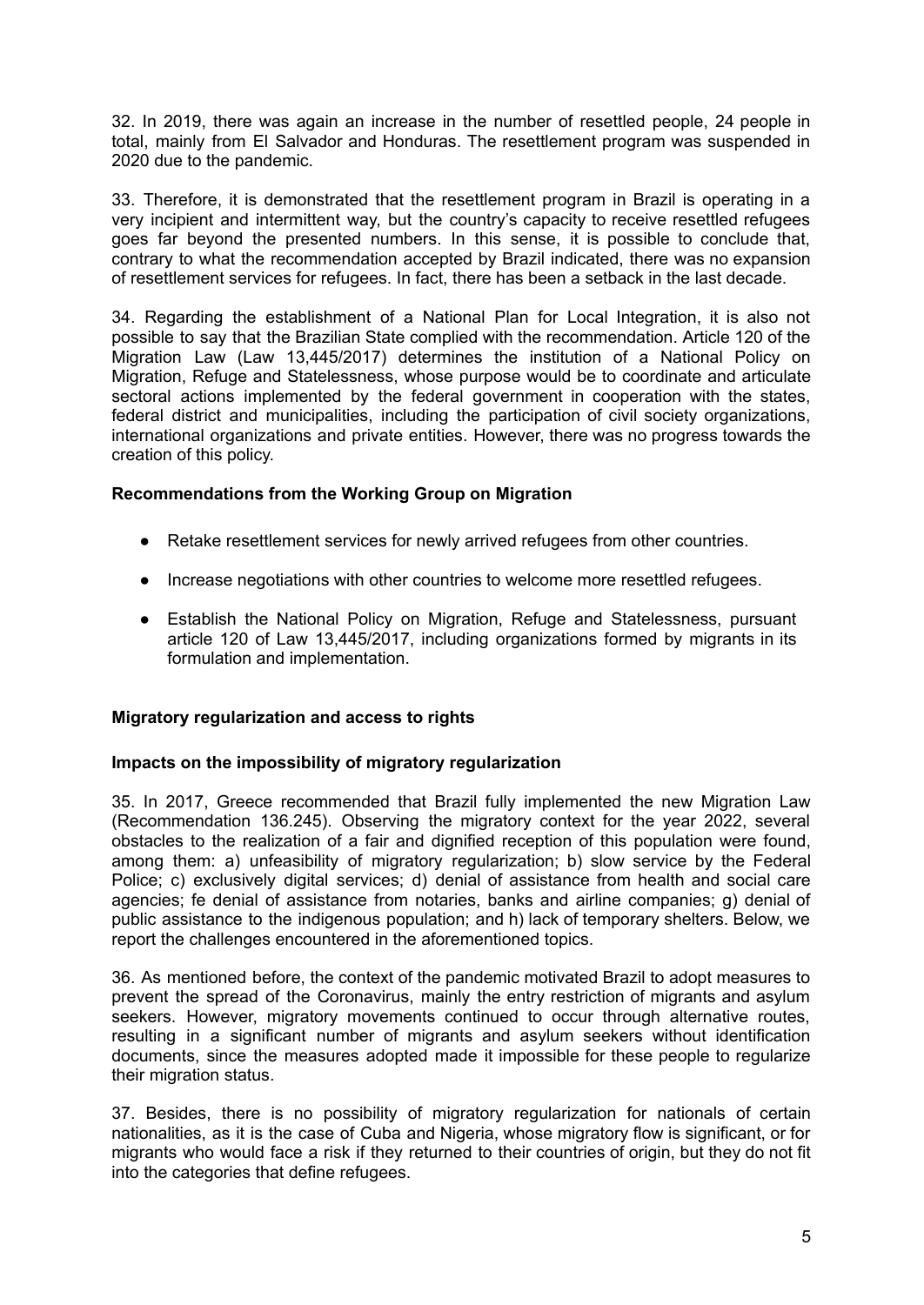38. In the absence of alternative paths to migratory regularization, it is worth noting that in Brazil there is no possibility of regularization considering time lapse. Therefore, many refugee applicants wait years for the decision on their request and, during this period, they settle down and integrate into Brazilian society. However, if their refugee request is denied, they have no legal grounds to obtain a residence permit in Brazil based on the passage of time.

39. The federal government's own website states that "To guarantee access to civil birth registration is to guarantee access to services in the areas of education, health and social assistance, constituting an important step towards the exercise of citizenship in the country..." 18 . However, as for migrants and asylum seekers, the measures adopted by Brazil go precisely in the opposite direction, so that these people suffer with the difficulty or even impossibility of access to basic subsistence rights.

40. In this sense, it is possible to state that the country has not complied with its constitutional duty to guarantee means of dignified survival and safety to these people, being precisely these the motivations that led them to leave their countries.

41. Therefore, by denying the right to civil registration to migrants and asylum seekers, the Brazilian state has violated the constitutional right to a dignified citizenship, without distinction of any kind.

42. Furthermore, in Brazil, regularization procedures and asylum requests must be carried out with the Federal Police. For years, refugees and migrants have encountered enormous difficulties in scheduling appointments at the Federal Police in order to have their documentation, generating a clear violation of rights and the impossibility of effective and integral implementation of the Migration Law.

43. There are countless difficulties encountered by those who need one of the services in the Federal Police, which go beyond the unsuccessful attempts to schedule an appointment at the institution's website. In addition, there is an excessive bureaucratization of some procedures, misinformation about the requested documentation, negligent treatment by the attendants and lack of preparation to deal with people with different cultures and languages.

44. In general, there is an absence of sufficient information for the migrant and refugee population, who are often in a situation of vulnerability. The right to information is a fundamental right in a democratic society and is constitutionally protected.

45. In the first weeks of 2022, the Federal Police of São Paulo conducted an operation called Horizon (Horizonte, in portuguese) that aimed to attend the migrant public more quickly, especially people in vulnerable situations, in order to facilitate the scheduling of specific document regularization services.

46. Although this operation was far from ideal and necessary to meet the huge demand of refugees and migrants who need to regularize their status, the initiative was a good practice and demonstrates the interest in absorbing the demand and understanding that without access to basic rights such as documentation, several other violations of fundamental rights are generated.

47. The initiative took place only in the city of São Paulo, not covering the entire state, and there is no information if such initiative will be replicated in other locations that have the same issues, reinforcing the disregard for the migrant population. Therefore, more information should be requested in order to understand what measures the Brazilian State will take to solve the problem in a way that covers the entire national territory.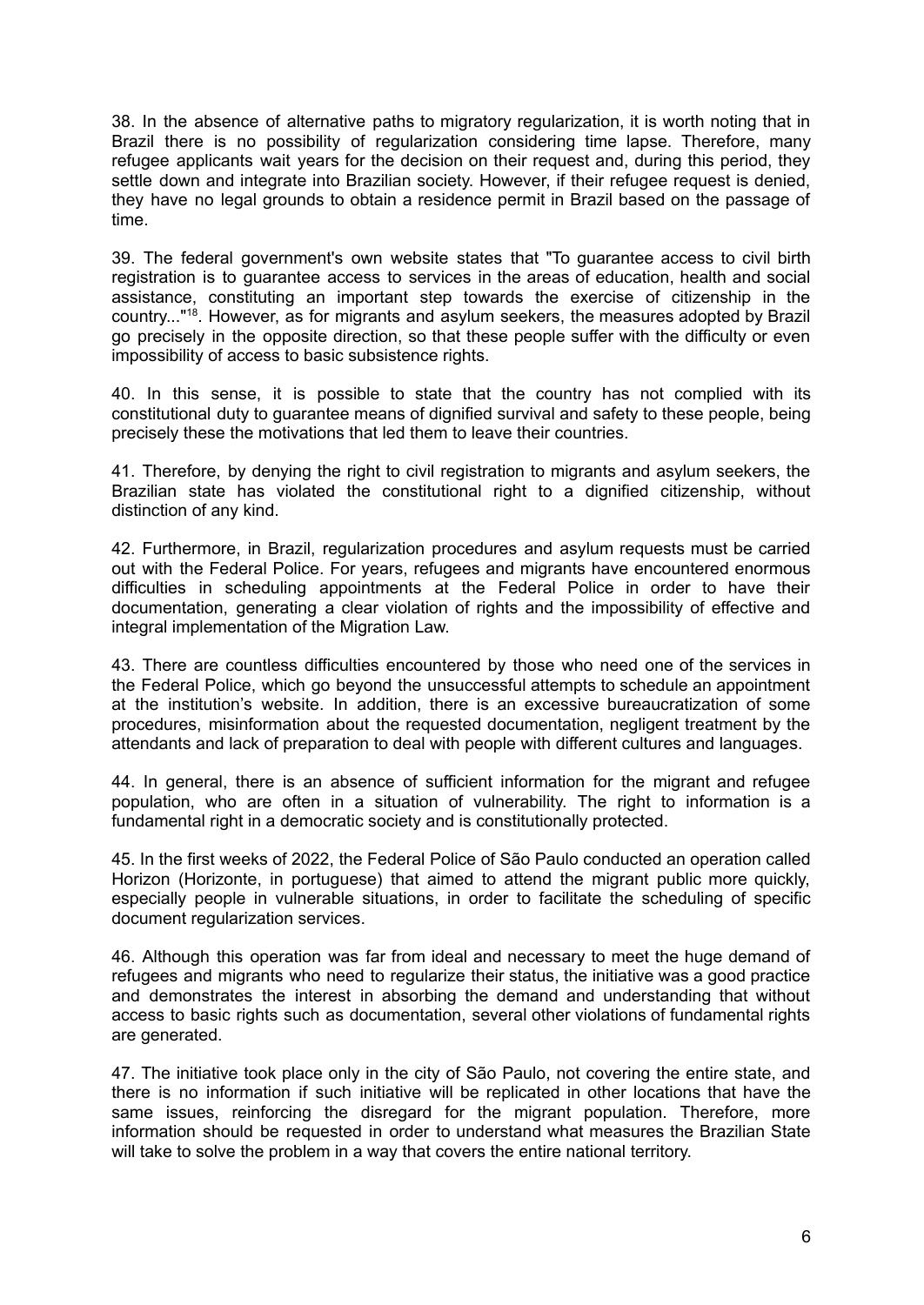## **Digital Inclusion**

48. Access to documentation and, as a consequence, to basic rights and public policies, is restricted to migrants and refugees who have the knowledge and financial resources to access digital platforms in Brazil. This applies to all phases of the migration regularization process, from visa applications and refugee requests to the issuance of Identity Cards (Carteira de Registro Nacional Migratório).

49. We note that digital inclusion is one of the main problems faced by the most vulnerable migrants and refugees, who mostly need the support of Brazilian civil society to apply for asylum and schedule any procedure with the Federal Police, because the platforms are complex, require the use of computers, Internet access, and familiarity with e-mail. Except for Operation Welcome, the government does not offer face-to-face reference centers where migrants and refugees can be supported in their regularization processes. For this reason, access to regularization is severely limited, especially in places where there are no civil society organizations. Improving access to regularization requires greater investment and partnership with local civil society.

## **Right to health**

50. The right to health is constitutionally provided for in Brazil and it is the duty of the State to guarantee universal and equal access to all people who are in the national territory, regardless of their nationality and migratory status.

51. However, it is possible to observe that the reality is often far from what is provided for in the legislation, since behavioral and bureaucratic barriers prevent migrants from having adequate access to public health, which is especially serious in the face of a pandemic scenario.

52. It turns out that the health teams are not prepared to assist people of other nationalities and the established procedures seem to have been built exclusively for Brazilians, ignoring the existence of migrants who integrate our society and their specific needs. For example, there are no qualified people for intercultural assistance or guidance documents written in languages other than Portuguese at health posts. Another complicating factor is that the registrations of patients and users of the unified health system (SUS) sometimes require Brazilian documents that migrants do not have, such as the Natural Persons Register (CPF), which is a taxpayer registry identification, while migratory documents, such as the asylum request protocol, are unknown to public servants.

53. Considering this scenario, it is essential that the public authorities in Brazil review their protocols and promote technical and humanized training to health workers, so that they can learn about the rights of migrants and guarantee comprehensive and satisfactory care for this public as legally established.

54. It's also important to note that in the context of the COVID-19 pandemic, the Federal Government edited a National Vaccination Plan that established indigenous people as a priority group for receiving vaccines, considering their greater vulnerability to severe cases of the disease.

55. However, due to questionable management of vaccines by the government, it was agreed that the priority would only reach people living in demarcated indigenous territories, disregarding the specificities of indigenous migrants residing in urban contexts, like the Venezuelans of the ethnic group Warao.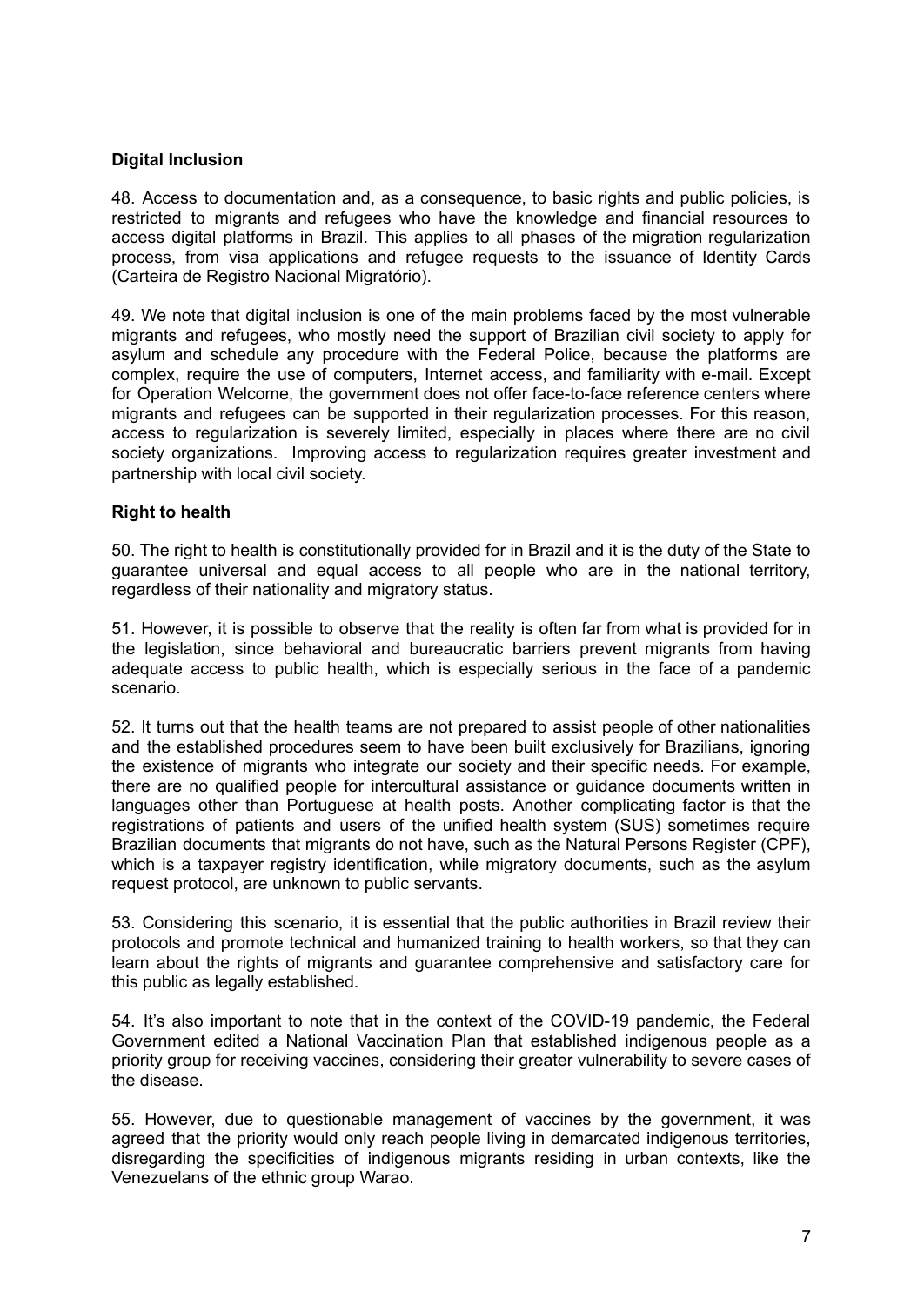56. After a long process of struggle by various organizations and social movements, the Federal Supreme Court determined that indigenous people who lived in an urban context should be included in the priority group. But, a long delay for the adjustment of the measure by the Federal Government had grave consequences to this vulnerable and marginalized social group.

## **Registry, banking and airlines services**

57. The unpreparedness of public functionaries in Brazil is also evident in other areas, when migrants need assistance regarding notary procedures, bank accounts and air travels. In these cases, the disrespect for the principle of equality established in Law 13,445/2017 and elementary principles of the Federal Constitution is frequent.

58. In addition, the flexibilization of the requirement of documents for refugees and people in forced migration situations established in international treaties, such as the 1951 United Nations Convention Relating to the Status of Refugees and the 1984 Cartagena Declaration, is absolutely ignored.

59. In practice, there are cases of asylum seekers and refugees who are prevented from carrying out simple procedures at a registry office, because a birth certificate issued by the country of origin without consular representation in Brazil is required, for example. There are also cases in which the asylum request protocol is not recognized for opening a bank account in public and private banks, even though this document is recognized as suitable for this purpose, as provided for in Migration Law and Central Bank norms, for example.

# **Public shelters**

60. In many cases, migrants and refugees have the need to be temporarily sheltered, due to a context of vulnerability. Therefore, the public shelters must have differentiated characteristics, such as the reception of the entire family nucleus, without separation by gender.

61. Usually, it is the civil society who finance shelters for migrants and refugees, but these spaces are often unable to accommodate all migrants who need this type of assistance.

62. Thus, the Brazilian State must invest in public shelters throughout the Brazilian territory where there are migratory movements, in order to ensure that these people are not subjected to a street situation and extreme poverty.

## **Recommendations from the Working Group on Migration**

- Create more regularization paths covering a greater number of migrants, taking into account their time spent in the country, and keep the existing legislation regarding residence permits updated.
- Create other migratory solutions for people who cannot return to their country of origin, but who also do not fit into an existing hypothesis of migratory regularization or refuge.
- Create the possibility of a residence permit for small business owners and entrepreneurs.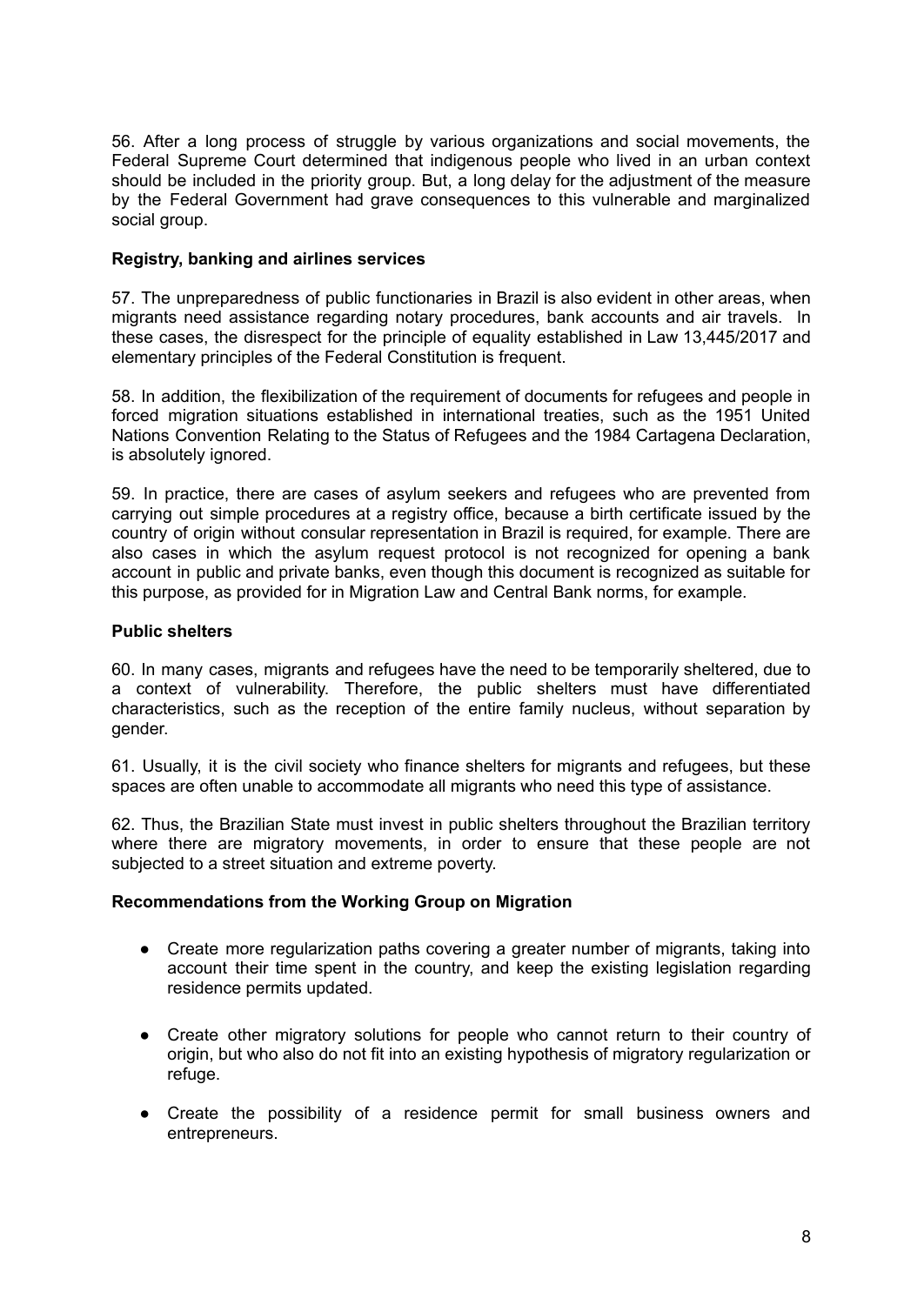- Guarantee access to Federal Police services throughout the national territory permanently and without interruptions, preventing the demand for regularization from accumulating.
- Supervise the Federal Police service system and specific initiatives developed to deal with regularization demands.
- Foster partnerships with civil society organizations, which can support services related to migratory regularization.
- Provide information to migrants about all possibilities of migratory regularization and asylum application, accepting people's choices.
- Respect migrants' interculturalities in public services, especially in the health and social assistance systems.
- Invest in an interpreters and translators' base to work in public services on demand.
- Improve training of Federal Police agents, in favor of a humanized service for the migrant population.
- Build shelters throughout Brazil for the migrant population with trained and qualified employees and available translators and interpreters, taking into account specific needs of each population, considering its religion, food, culture etc, without separating the families.
- Provide training for public health service employees.
- Register children born in Brazil even if their parents do not have migratory regularization.
- Determine that registry offices shall recognize documents from the country of origin and migratory documents issued in Brazil.

#### **Operation Welcome**

63. Operation Welcome was created in 2018, through a partnership between the federal government, international agencies and civil society organizations. Through a humanitarian and logistical task force, led by the Brazilian Army, it aims to reduce social impacts in Roraima state, gateway for most Venezuelan migrants and refugees. To this end, a structure was created at the cities of Pacaraima and Boa Vista to provide shelter, food and other social assistance services for Venezuelan migrants and refugees. Moreover, it is one of the Operation's purposes to interiorize Venezuelans to other parts of Brazil.

64. The interiorization program was created based on four modalities: social reunion (civil society), family reunion, institutional (shelter-to-shelter) and employment-based. However, these strategies are not included in a national policy of local integration and protection of migrants and refugees, and many people who manage to be interiorized do not have the necessary support to establish themselves socially and economically in the communities of arrival and end up remaining in a situation of extreme vulnerability.

65. Furthermore, there is not an official coordination between the federal executive power, the states, the Federal District and municipalities to give a proper reception and promote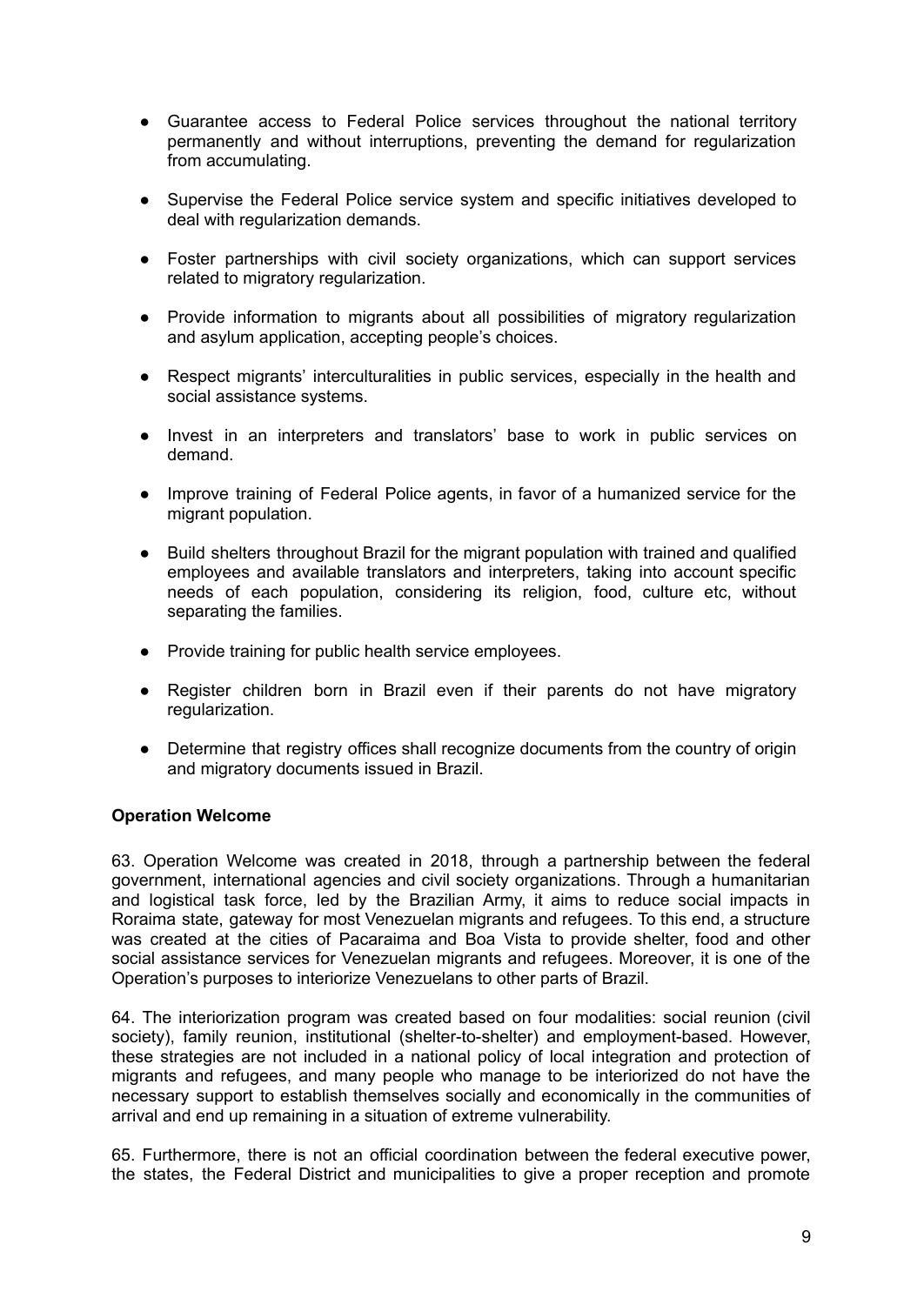local integration of migrants and refugees, since the lack of communication and exchange of information between these entities makes this process difficult. Therefore, one of the weaknesses of the interiorization program is precisely the lack of monitoring and assistance to interiorized Venezuelans after their displacement.

66. This lack of monitoring becomes more alarming when it comes to the employment-based modality, since investigations and accusations have shown that many migrants who were victims of forced labor have been interiorized by Operation Welcome<sup>19</sup>.

67. Finally, It is worth emphasizing that currently Operation Welcome is in the process of implementing an unification of humanitarian shelters, which will have the capacity to accommodate thousands of people. This measure can generate risks for security, public health, increased vulnerabilities and precarious conditions of sheltering, in the middle of an urban center.

68. Moreover, the Operation disrespected the right of indigenous people to a Free, Prior and Informed Consent, once it did not involve them in advance in decisions on the unification of shelters for indigenous migrants<sup>20</sup>. Hundreds of Venezuelan indigenous people who did not want to move to the new shelter, alleging that they want to live under more dignified conditions and more adapted to their culture, report that they are suffering threats and psychological abuse. Demonstrating the abuses of this process, the army has cut their hammocks<sup>21</sup>.

69. Another episode that shows the violation of Venezuelan indigenous people rights and mistreatment by Operation Welcome was the installation of a small space in a shelter to confine alcoholic indigenous people, that was popularly called the "shame corner"<sup>22</sup>.

## **Recommendations from the Working Group on Migration**

- Monitor the conditions of the people that were interiorized, especially through institutional, social and employment-based modalities.
- Provide better transparency about the interiorization protocols.
- Promote an inspection of the employment-based modality of interiorization, that shall be monitored by the Public Labour Prosecution Office (MPT), in order to prevent cases of labour analogous to slavery.
- Respect the rights of the migrant indigenous population, especially the free, prior and informed consent principle, according to ILO Convention 169, and ensure lasting solutions that include culturally appropriate housing for them.
- Include specific actions for indigenous migrants in the National Policy on Migration, Refuge and Statelessness.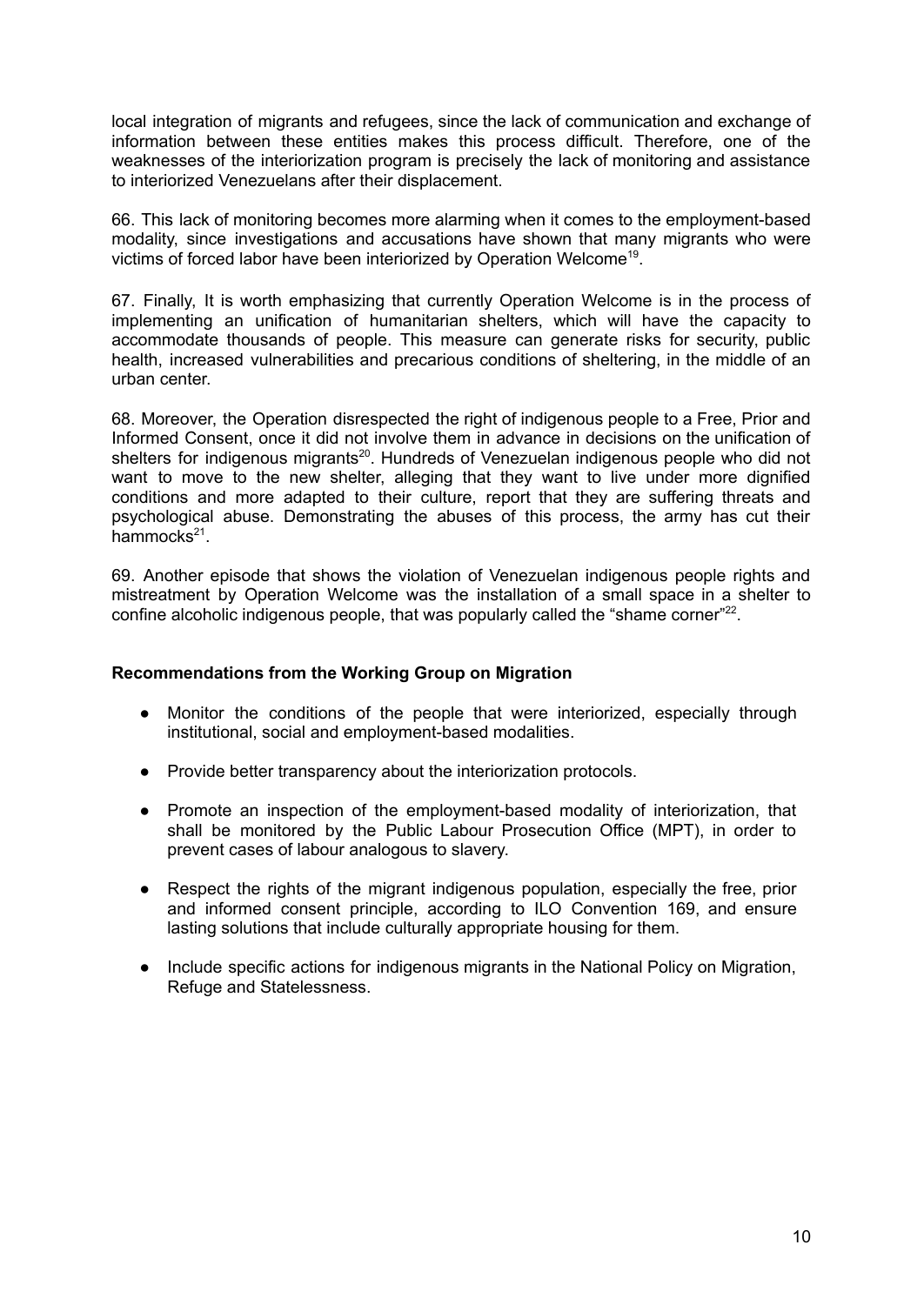# **Endnotes**

- 1. [http://www.planalto.gov.br/ccivil\\_03/Portaria/prt120-20-ccv.htm](http://www.planalto.gov.br/ccivil_03/Portaria/prt120-20-ccv.htm)
- 2. [http://www.planalto.gov.br/ccivil\\_03/\\_ato2015-2018/2017/lei/l13445.htm](http://www.planalto.gov.br/ccivil_03/_ato2015-2018/2017/lei/l13445.htm)
- 3. [http://www.planalto.gov.br/ccivil\\_03/decreto/1990-1994/D0059.htm](http://www.planalto.gov.br/ccivil_03/decreto/1990-1994/D0059.htm)
- 4. [http://www.planalto.gov.br/ccivil\\_03/Portaria/PRT/Portaria-255-20-ccv.htm](http://www.planalto.gov.br/ccivil_03/Portaria/PRT/Portaria-255-20-ccv.htm)
- 5. Flávia Mantovani. Brazil reopens border with Venezuela after more than 1 year, but limits entry. Folha de S. Paulo, June 24, 2021. Available at: [https://www1.folha.uol.com.br/mundo/2021/06/brasil-reabre-fronteira-com-venezuela-apos-m](https://www1.folha.uol.com.br/mundo/2021/06/brasil-reabre-fronteira-com-venezuela-apos-mais-de-1-ano-mas-limita-entrada.shtml#:~:text=Brasil%20reabre%20fronteira%20com%20Venezuela,06%2F2021%20%2D%20Mundo%20%2D%20Folha) [ais-de-1-ano-mas-limita-entrada.shtml#:~:text=Brasil%20reabre%20fronteira%20com%20Ven](https://www1.folha.uol.com.br/mundo/2021/06/brasil-reabre-fronteira-com-venezuela-apos-mais-de-1-ano-mas-limita-entrada.shtml#:~:text=Brasil%20reabre%20fronteira%20com%20Venezuela,06%2F2021%20%2D%20Mundo%20%2D%20Folha) [ezuela,06%2F2021%20%2D%20Mundo%20%2D%20Folha](https://www1.folha.uol.com.br/mundo/2021/06/brasil-reabre-fronteira-com-venezuela-apos-mais-de-1-ano-mas-limita-entrada.shtml#:~:text=Brasil%20reabre%20fronteira%20com%20Venezuela,06%2F2021%20%2D%20Mundo%20%2D%20Folha)
- 6. Jornal Nacional. More than 4,000 Venezuelan refugees in Brazil live on the streets of Pacaraima (RR). September 13th, 2021. Available at: [https://g1.globo.com/jornal-nacional/noticia/2021/09/13/mais-de-4-mil-venezuelanos-refugiad](https://g1.globo.com/jornal-nacional/noticia/2021/09/13/mais-de-4-mil-venezuelanos-refugiados-no-brasil-vivem-nas-ruas-de-pacaraima-rr.ghtml) [os-no-brasil-vivem-nas-ruas-de-pacaraima-rr.ghtml](https://g1.globo.com/jornal-nacional/noticia/2021/09/13/mais-de-4-mil-venezuelanos-refugiados-no-brasil-vivem-nas-ruas-de-pacaraima-rr.ghtml)
- 7. [http://www.planalto.gov.br/ccivil\\_03/Portaria/PRT/Portaria-666-22-cc.htm](http://www.planalto.gov.br/ccivil_03/Portaria/PRT/Portaria-666-22-cc.htm)
- 8. Flávia Mantovani. Justice releases entry of Venezuelans who spent weeks trapped in a bridge between Brazil and Peru. Folha de S. Paulo, August 7, 2020. Available at: [https://www1.folha.uol.com.br/mundo/2020/08/justica-libera-entrada-de-venezuelanos-que-fic](https://www1.folha.uol.com.br/mundo/2020/08/justica-libera-entrada-de-venezuelanos-que-ficaram-semanas-presos-em-ponte-entre-brasil-e-peru.shtml) [aram-semanas-presos-em-ponte-entre-brasil-e-peru.shtml.](https://www1.folha.uol.com.br/mundo/2020/08/justica-libera-entrada-de-venezuelanos-que-ficaram-semanas-presos-em-ponte-entre-brasil-e-peru.shtml)
- 9. G1. RR Justice orders Venezuelan children to be sheltered even with a closed border. January 09th, 2021. Available at: [https://g1.globo.com/rr/roraima/noticia/2021/01/09/justica-de-rr-ordena-que-criancas-venezuel](https://g1.globo.com/rr/roraima/noticia/2021/01/09/justica-de-rr-ordena-que-criancas-venezuelanas-sejam-acolhidas-mesmo-com-fronteira-fechada.ghtml) [anas-sejam-acolhidas-mesmo-com-fronteira-fechada.ghtml.](https://g1.globo.com/rr/roraima/noticia/2021/01/09/justica-de-rr-ordena-que-criancas-venezuelanas-sejam-acolhidas-mesmo-com-fronteira-fechada.ghtml)
- 10. Patrícia Campos Mello. Police invade refugee shelter and detain nun in Roraima. March 18, 2021. Available at: [https://www1.folha.uol.com.br/mundo/2021/03/policia-invade-abrigo-de-refugiados-e-detem-fr](https://www1.folha.uol.com.br/mundo/2021/03/policia-invade-abrigo-de-refugiados-e-detem-freira-em-roraima.shtml) [eira-em-roraima.shtml](https://www1.folha.uol.com.br/mundo/2021/03/policia-invade-abrigo-de-refugiados-e-detem-freira-em-roraima.shtml)
- 11. [https://www.in.gov.br/en/web/dou/-/portaria-interministerial-n-24-de-3-de-setembro-de-2021-3](https://www.in.gov.br/en/web/dou/-/portaria-interministerial-n-24-de-3-de-setembro-de-2021-343300675) [43300675](https://www.in.gov.br/en/web/dou/-/portaria-interministerial-n-24-de-3-de-setembro-de-2021-343300675)
- 12. Folha de São Paulo. Brazilian Embassy requirements make humanitarian visas impossible for Afghans. September 27, 2021.Available at: [https://www1.folha.uol.com.br/mundo/2021/09/exigencias-de-embaixadas-brasileiras-inviabiliz](https://www1.folha.uol.com.br/mundo/2021/09/exigencias-de-embaixadas-brasileiras-inviabilizam-visto-humanitario-para-afegaos.shtml#:~:text=Entre%20as%20exig%C3%AAncias%20est%C3%A3o%20plano,revalida%C3%A7%C3%A3o%20de%20diplomas%2C%20por%20exemplo.&text=Segundo%20a%20Defensoria%20P%C3%BAblica%20da,os%20novos%20requisitos%20s%C3%A3o%20ilegais) [am-visto-humanitario-para-afegaos.shtml#:~:text=Entre%20as%20exig%C3%AAncias%20est](https://www1.folha.uol.com.br/mundo/2021/09/exigencias-de-embaixadas-brasileiras-inviabilizam-visto-humanitario-para-afegaos.shtml#:~:text=Entre%20as%20exig%C3%AAncias%20est%C3%A3o%20plano,revalida%C3%A7%C3%A3o%20de%20diplomas%2C%20por%20exemplo.&text=Segundo%20a%20Defensoria%20P%C3%BAblica%20da,os%20novos%20requisitos%20s%C3%A3o%20ilegais) [%C3%A3o%20plano,revalida%C3%A7%C3%A3o%20de%20diplomas%2C%20por%20exem](https://www1.folha.uol.com.br/mundo/2021/09/exigencias-de-embaixadas-brasileiras-inviabilizam-visto-humanitario-para-afegaos.shtml#:~:text=Entre%20as%20exig%C3%AAncias%20est%C3%A3o%20plano,revalida%C3%A7%C3%A3o%20de%20diplomas%2C%20por%20exemplo.&text=Segundo%20a%20Defensoria%20P%C3%BAblica%20da,os%20novos%20requisitos%20s%C3%A3o%20ilegais) [plo.&text=Segundo%20a%20Defensoria%20P%C3%BAblica%20da,os%20novos%20requisit](https://www1.folha.uol.com.br/mundo/2021/09/exigencias-de-embaixadas-brasileiras-inviabilizam-visto-humanitario-para-afegaos.shtml#:~:text=Entre%20as%20exig%C3%AAncias%20est%C3%A3o%20plano,revalida%C3%A7%C3%A3o%20de%20diplomas%2C%20por%20exemplo.&text=Segundo%20a%20Defensoria%20P%C3%BAblica%20da,os%20novos%20requisitos%20s%C3%A3o%20ilegais) [os%20s%C3%A3o%20ilegais](https://www1.folha.uol.com.br/mundo/2021/09/exigencias-de-embaixadas-brasileiras-inviabilizam-visto-humanitario-para-afegaos.shtml#:~:text=Entre%20as%20exig%C3%AAncias%20est%C3%A3o%20plano,revalida%C3%A7%C3%A3o%20de%20diplomas%2C%20por%20exemplo.&text=Segundo%20a%20Defensoria%20P%C3%BAblica%20da,os%20novos%20requisitos%20s%C3%A3o%20ilegais).
- 13. Conectas. Federal ordinance mentions only Ukrainians and stateless persons as recipients of humanitarian visas. March 09, 2022. Available at: [https://www.conectas.org/noticias/portaria-federal-cita-apenas-ucranianos-e-apatridas-como](https://www.conectas.org/noticias/portaria-federal-cita-apenas-ucranianos-e-apatridas-como-beneficiarios-de-visto-humanitario/)[beneficiarios-de-visto-humanitario/.](https://www.conectas.org/noticias/portaria-federal-cita-apenas-ucranianos-e-apatridas-como-beneficiarios-de-visto-humanitario/)
- 14. G1. Death toll from Haiti earthquake passes 2,100; country registers another shock. August 19, 2021. Available at: https://g1.globo.com/mundo/noticia/2021/08/19/numero-de-mortos-por-terremoto-no-haiti-pas sa-de-2100-pais-registra-novo-abalo.ghtml. Acesso em: 25/03/2022.
- 15. G1. Group of 183 Haitians authorized to travel to Brazil without visas arrives in Porto Alegre. July 26, 2021. Available at: [https://g1.globo.com/rs/rio-grande-do-sul/noticia/2021/07/26/grupo-de-183-haitianos-autorizad](https://g1.globo.com/rs/rio-grande-do-sul/noticia/2021/07/26/grupo-de-183-haitianos-autorizados-a-viajar-para-o-brasil-sem-vistos-chega-a-porto-alegre.ghtml) [os-a-viajar-para-o-brasil-sem-vistos-chega-a-porto-alegre.ghtml](https://g1.globo.com/rs/rio-grande-do-sul/noticia/2021/07/26/grupo-de-183-haitianos-autorizados-a-viajar-para-o-brasil-sem-vistos-chega-a-porto-alegre.ghtml).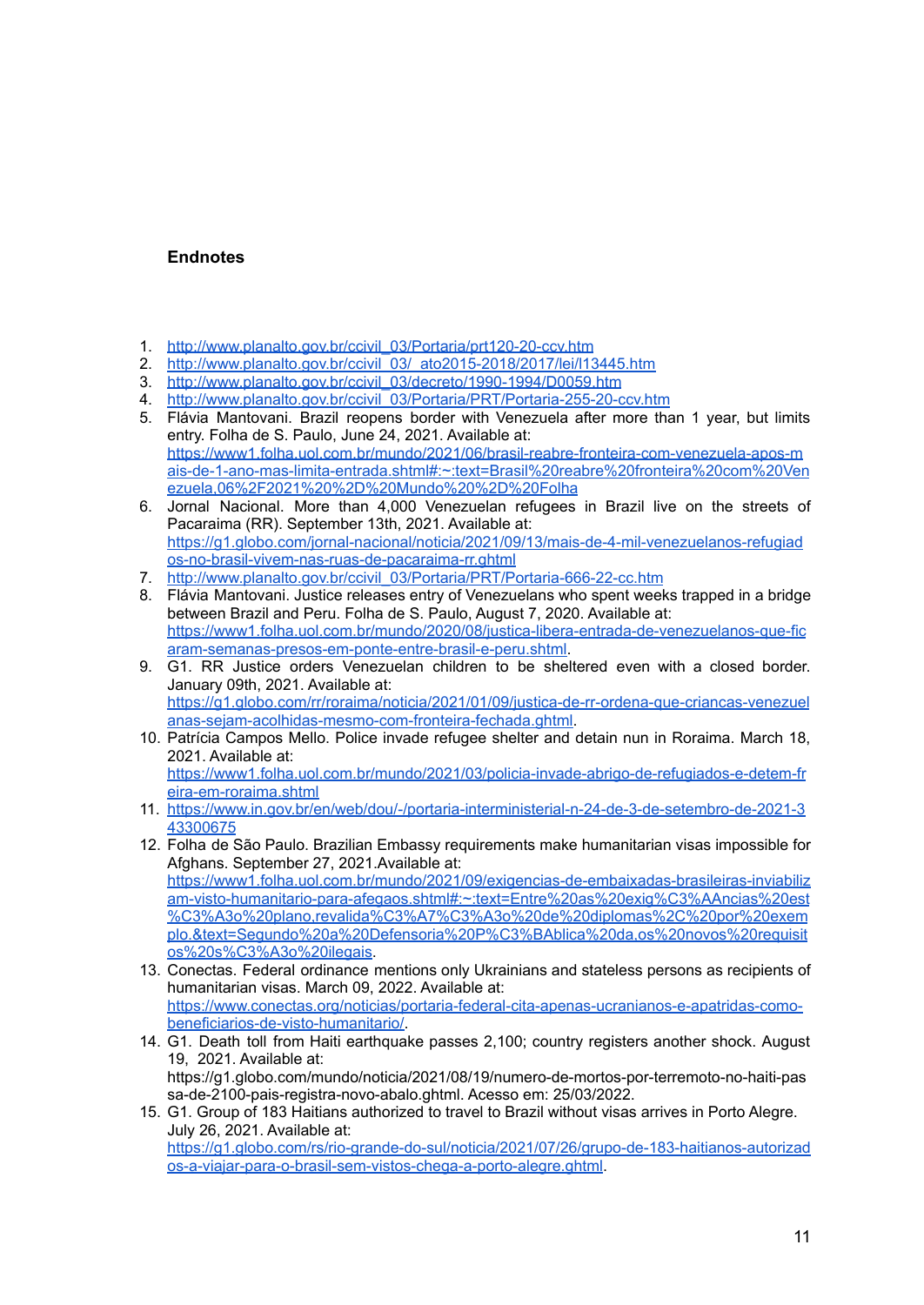- 16. [https://www.in.gov.br/en/web/dou/-/portaria-interministerial-mjsp/mre-n-27-de-30-de-dezembr](https://www.in.gov.br/en/web/dou/-/portaria-interministerial-mjsp/mre-n-27-de-30-de-dezembro-de-2021-371523590) [o-de-2021-371523590](https://www.in.gov.br/en/web/dou/-/portaria-interministerial-mjsp/mre-n-27-de-30-de-dezembro-de-2021-371523590)
- 17. SILVA, G. J; CAVALCANTI, L; OLIVEIRA, T; COSTA, L. F. L; MACEDO, M. Refuge in numbers, 6th edition. Observatory of International Migration (OBMigra), National Committee for Refugees (Conare), Ministry of Justice and Public Security. Brasília, DF: OBMigra, 2021, p. 46. Available at: <https://portaldeimigracao.mj.gov.br/pt/dados/refugio-em-numeros>.
- 18. [https://www.gov.br/mdh/pt-br/navegue-por-temas/registro-civil-de-nascimento/registro-civil-do](https://www.gov.br/mdh/pt-br/navegue-por-temas/registro-civil-de-nascimento/registro-civil-do-nascimento)[nascimento](https://www.gov.br/mdh/pt-br/navegue-por-temas/registro-civil-de-nascimento/registro-civil-do-nascimento)
- 19. El País Brasil. Ambev and Heineken are fined for slave labor of Venezuelan immigrants in São Paulo. May 17, 2021. Available at: [https://brasil.elpais.com/brasil/2021-05-17/ambev-e-heineken-sao-autuadas-por-trabalho-escr](https://brasil.elpais.com/brasil/2021-05-17/ambev-e-heineken-sao-autuadas-por-trabalho-escravo-de-imigrantes-venezuelanos-em-sao-paulo.html) [avo-de-imigrantes-venezuelanos-em-sao-paulo.html](https://brasil.elpais.com/brasil/2021-05-17/ambev-e-heineken-sao-autuadas-por-trabalho-escravo-de-imigrantes-venezuelanos-em-sao-paulo.html)
- 20. Folha de São Paulo. Venezuelan indigenous people protest against "super-shelter" plan in Boa Vista. October 15, 2021. Available at: [https://www1.folha.uol.com.br/mundo/2021/11/indigenas-venezuelanos-protestam-contra-plan](https://www1.folha.uol.com.br/mundo/2021/11/indigenas-venezuelanos-protestam-contra-plano-de-superabrigo-em-boa-vista.shtml) [o-de-superabrigo-em-boa-vista.shtml](https://www1.folha.uol.com.br/mundo/2021/11/indigenas-venezuelanos-protestam-contra-plano-de-superabrigo-em-boa-vista.shtml)
- 21. Caíque Rodrigues. Venezuelan indigenous people accuse Operation Welcome and UNHCR of threatening to cut their alimentation if they do not move from shelter: 'humiliating'. G1, March 17, 2022. Available at: [https://g1.globo.com/rr/roraima/noticia/2022/03/17/venezuelanos-indigenas-acusam-operacao](https://g1.globo.com/rr/roraima/noticia/2022/03/17/venezuelanos-indigenas-acusam-operacao-acolhida-e-acnur-de-ameacar-cortar-comida-caso-nao-troquem-de-abrigo-humilhante.ghtml) [-acolhida-e-acnur-de-ameacar-cortar-comida-caso-nao-troquem-de-abrigo-humilhante.ghtml](https://g1.globo.com/rr/roraima/noticia/2022/03/17/venezuelanos-indigenas-acusam-operacao-acolhida-e-acnur-de-ameacar-cortar-comida-caso-nao-troquem-de-abrigo-humilhante.ghtml) Caíque Rodrigues. The Public Defender's Office identifies 'shame corner' to punish Venezuelan indigenous people in shelter. G1, August 09, 2021. Available at:

[https://g1.globo.com/rr/roraima/noticia/2021/08/09/defensoria-identifica-cantinho-da-vergonha](https://g1.globo.com/rr/roraima/noticia/2021/08/09/defensoria-identifica-cantinho-da-vergonha-para-castigar-indigenas-venezuelanos-em-abrigo.ghtml) [-para-castigar-indigenas-venezuelanos-em-abrigo.ghtml](https://g1.globo.com/rr/roraima/noticia/2021/08/09/defensoria-identifica-cantinho-da-vergonha-para-castigar-indigenas-venezuelanos-em-abrigo.ghtml)

## **List of organizations that subscribe to the report with contact information:**

**○ Cáritas Arquidiocesana do Rio de Janeiro** Address: Rua São Francisco Xavier, 483 - Maracanã, Rio de Janeiro - RJ CEP: 20550-011 Contacts: 55 (21) [99938-2159](https://api.whatsapp.com/send?phone=5521999382159) / [comunicacao@caritas-rj.org.br](mailto:comunicacao@caritas-rj.org.br)

## **○ Cáritas Arquidiocesana de São Paulo**

Address: R. José Bonifácio, 107 - Sé, São Paulo - SP, 01003-001 Contacts: 55 (11) 93904-5321 / [caritassp@caritassp.org.br](mailto:caritassp@caritassp.org.br)

**○ Cáritas Brasileira**

Address: SDS - Bloco P - Ed. Venâncio III, Sala 410 - CEP: 70393-900 Contacts: 55 (61) 3521-0350 / [caritas@caritas.org.br](mailto:caritas@caritas.org.br)

## **○ Cáritas Regional Nordeste 2**

Address: Rua Monte Castelo, 176 – Boa Vista | Recife – PE | CEP: 50050-310

Contacts: 55 (81) 3231-4923 / [caritasne2@caritas.org.br](mailto:caritasne2@caritas.org.br)

**○ Cáritas Regional Paraná**

Address: Rua Paula Gomes, Curitiba - PR

- Contacts: 55 (41) 3039-7869 / [caritaspr@caritas.org.br](mailto:caritaspr@caritas.org.br)
- **○ Centro de Atendimento ao Migrante - CAM**